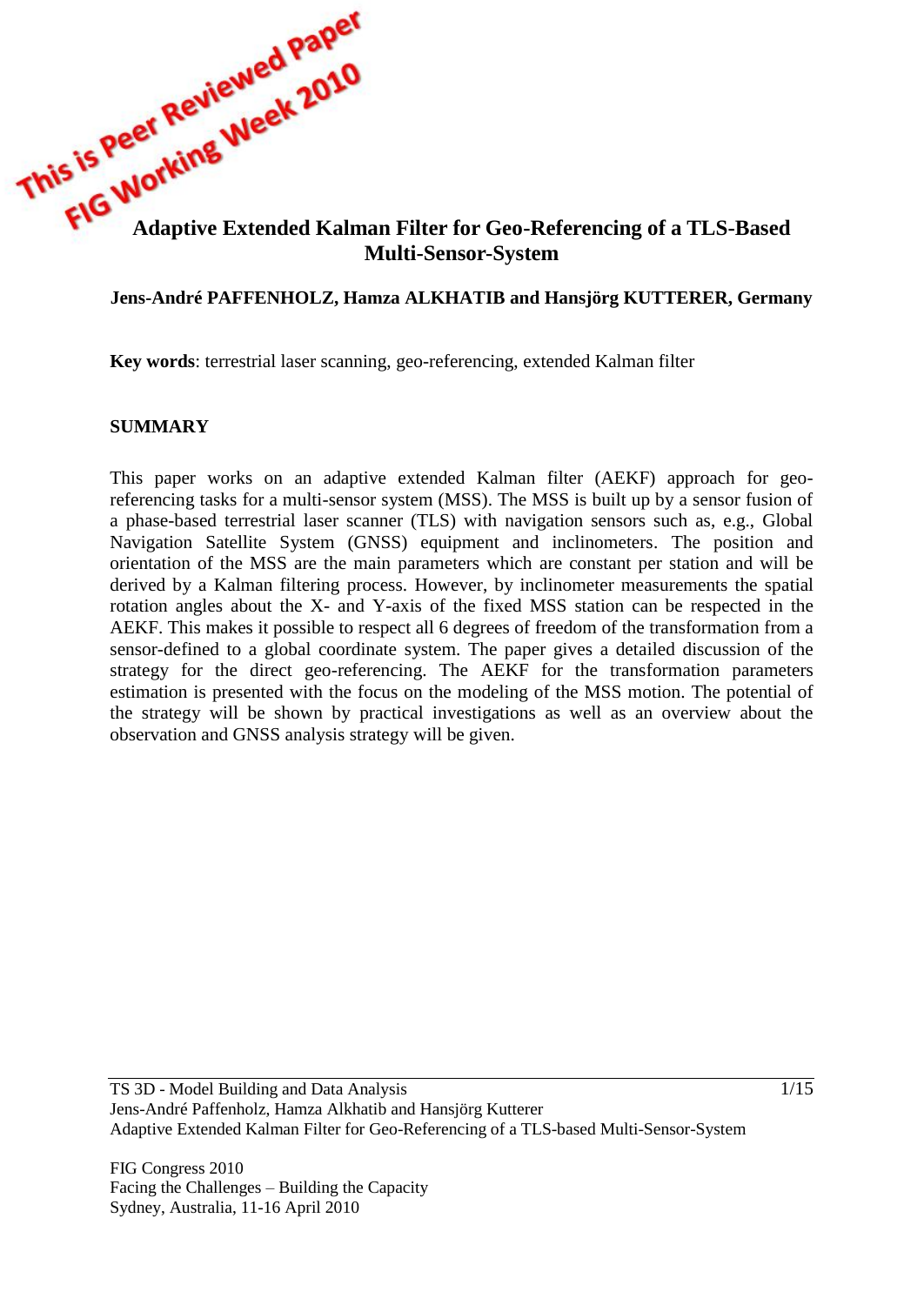# **Adaptive Extended Kalman Filter for Geo-Referencing of a TLS-Based Multi-Sensor-System**

## **Jens-André PAFFENHOLZ, Hamza ALKHATIB and Hansjörg KUTTERER, Germany**

### <span id="page-1-0"></span>**1. INTRODUCTION**

The characteristic of the terrestrial laser scanning technique established nowadays in the engineering geodesy is the immediate data acquisition in 3D space. This is realized with a high spatial resolution as well as with a very high frequency in a relative or local sensordefined coordinate system, respectively. The terrestrial laser scanning technique can be divided into static and kinematic scanning. The static scanning is characterized by one single fixed translation and orientation of the terrestrial laser scanner (TLS) in relation to an absolute or global coordinate system. For the kinematic scanning, where the data acquisition is commonly reduced to 2D profiles, the translation and orientation is time-dependent. Hence the transformation parameters for each profile are different in relation to each other as well as to an absolute or global coordinate system. Typically the transformation parameters are observed by navigation sensors and are estimated in a Kalman filtering process [Vennegeerts et al., 2008].

These properties –the observation of transformation parameters and the Kalman filtering process– will be transferred to the static scanning domain for registration and geo-referencing tasks of 3D laser scans. Whenever a combination of several scans from different stations into one coordinate system (registration) is required, the transformation parameters for each scan have to be estimated. These parameters can be estimated by iterative algorithms, e.g., the Iterative Closest Point (ICP) algorithm [Besl & McKay, 1992], or by identifying several artificial control points in each scan. For an additional link to an absolute or global coordinate system (geo-referencing), control points with a known geodetic datum are indispensible. In case of the geodetic datum of the control points has also to be determined, the procedure would be complex and time-consuming due to an extra and independent surveying.

It is possible, however, to transfer the above mentioned properties from the kinematic scanning domain to the static scanning. First there is the direct observation of the position and orientation, which can be derived by the orbital motion of the fixed laser scanner station. Therefore a multi-sensor system (MSS) is created by a laser scanner and navigation sensors, which is comparable to the setup of a MSS for kinematic scanning applications, called mobile mapping system [Vennegeerts et al., 2008]. Afterwards a Kalman filtering process is initiated for the estimation of the transformation parameters, which are constant for the whole 3D laser scan. These parameters may also be used as appropriate start values with variance information for iterative algorithms for registration tasks without the need of any control points.

This short introduction shows already that the direct geo-referencing of static 3D laser scans offers a number of great advantages over the traditional way by using control points.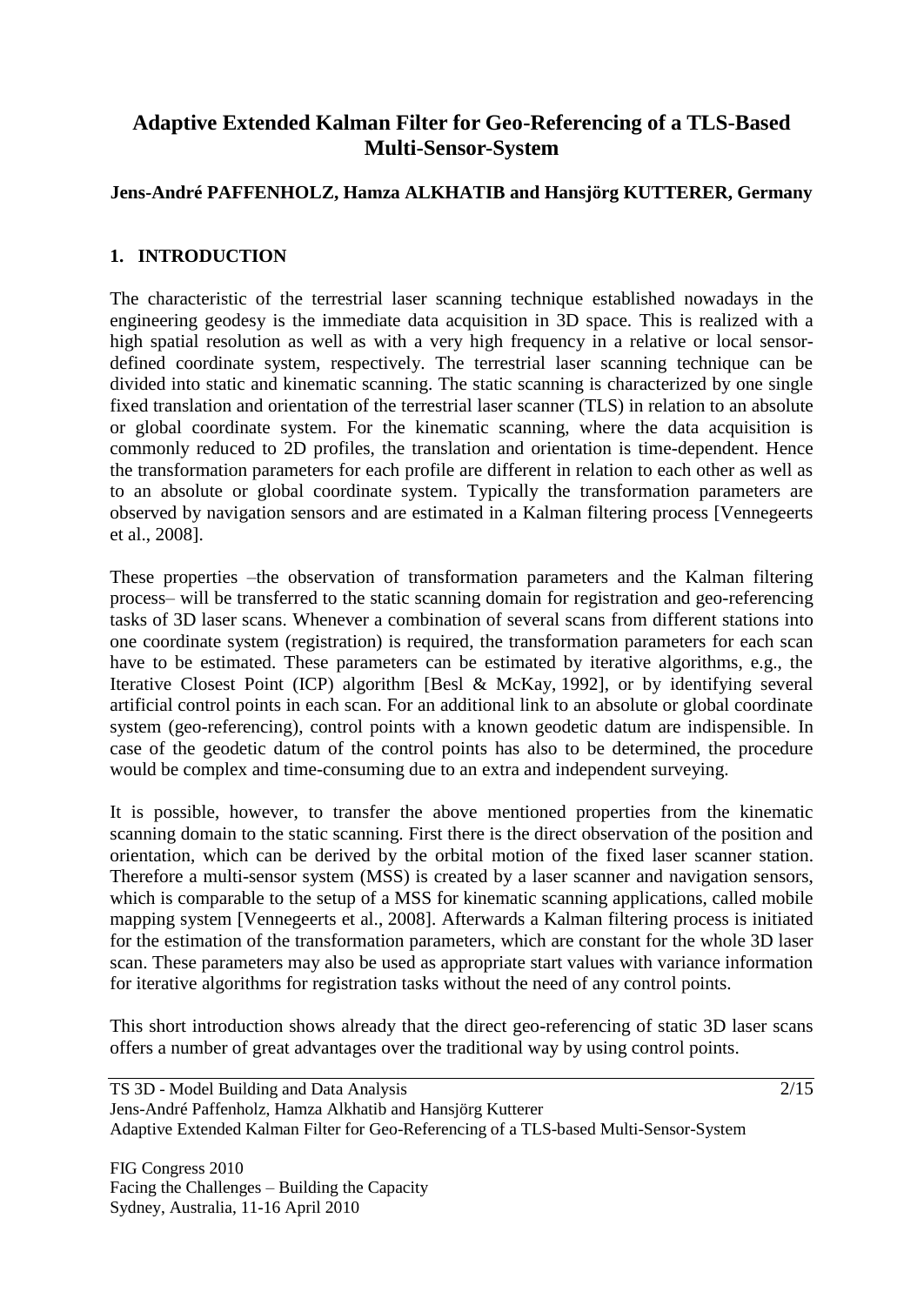The paper is organized as follows. Section [2](#page-2-0) describes the strategy for the direct georeferencing of a TLS-based MSS as well as the anew developed algorithm for estimation of the transformation parameters. Section [3](#page-7-0) briefly introduces the adaptive extended Kalman filter (AEKF) for direct geo-referencing with its two main components: the kinematic equation of the state and the measurements equation. Practical investigations of the anew algorithm are presented in Section [4.](#page-10-0) Finally, Section [5](#page-13-0) summarizes the results and gives an outlook for future work.

## <span id="page-2-0"></span>**2. STRATEGY FOR THE DIRECT GEO-REFERENCING OF A TLS-BASED MSS**

In Section [1](#page-1-0) the idea of a TLS-based MSS for direct geo-referencing purposes was briefly outlined. The main aim of the direct geo-referencing strategy is the direct observation of the required transformation parameters from the local sensor-defined coordinate system, given by the MSS, to a global coordinate system. This 3D transformation is defined by a translation vector, which is equal to the position of the MSS, and a rotation matrix, which contains the orientation of the three axes of the MSS, comparable to roll, pitch and yaw angle known from aeronautics. One can sum up that this transformation has at least 6 degrees of freedom (dof) which have to be observed and estimated, respectively. However, 4 of the 6 dof, the position vector as well as the azimuthal orientation (yaw), are essential. Because of the fixed terrestrial MSS, which can be orientated to the center of gravity, the spatial rotations (roll and pitch) about the X- and Y-axis of the MSS can be minimized.

In the following the strategy for the direct geo-referencing of a TLS-based MSS, which is realized as an adapted sensor-driven method at the Geodetic Institute of the Leibniz Universität Hannover (GIH), will be described. The strategy can be divided into a sensor fusion part and a part which deals with the algorithm for the estimation of the transformation parameters.

### <span id="page-2-1"></span>**2.1 Senor fusion in the MSS**

As already mentioned, the MSS is established by a sensor fusion of a phase-based TLS, which is the main sensor, and other additional navigation sensors to observe the transformation parameters. While creating the MSS, several terms have to be considered. So the operation of the laser scanner should neither be restricted nor disturbed by any of the enlisted additional sensors. Hence, one should take advantage of the individual characteristic of any sensor. Here one can point out the usage of the constant rotation of the laser scanner about its vertical axis as time and orientation reference. Due to the TLS characteristic of a high frequency data acquisition rate with in general more than 10 Hz for the used phase-based TLS as well as to get reliable transformation parameters, the availability of data rates of at least 10 Hz for the additional sensors is required. Indispensable in the MSS is the synchronization of all different sensors so that the individual measurements could be set in a temporal relationship to each other. Therefore it is useful to introduce one unique time reference in the MSS. The most suitable way in this MSS is to use the GPS time as reference because it is instantaneously available due to the GNSS observations.

3/15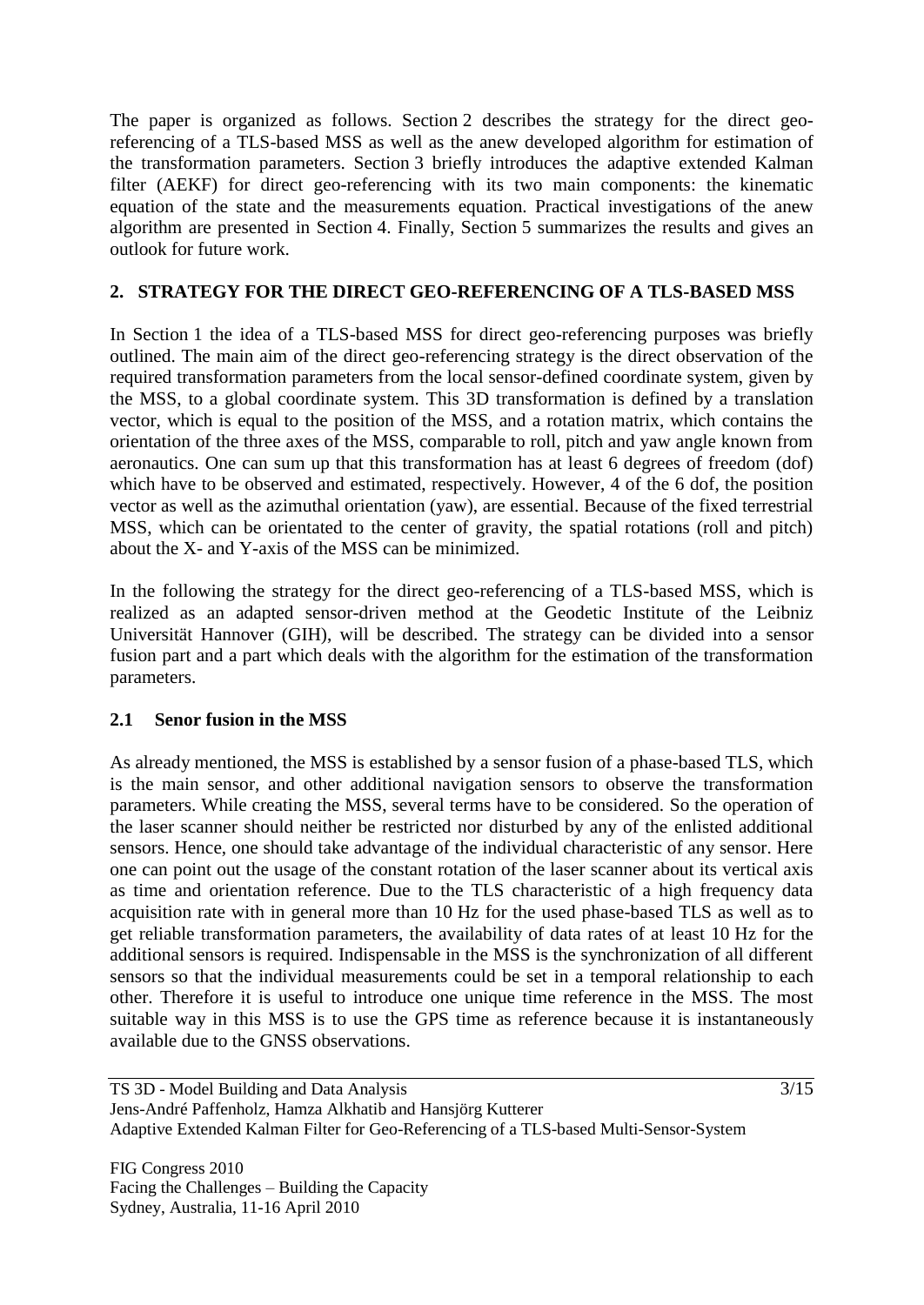The minimum number for additional sensors is one GNSS equipment. The case of mounting two GNSS antennas on top of the laser scanner leads to different approaches within the scope of the GNSS analysis which will be discussed later on. Nevertheless, if one or two GNSS antennas are used, the trajectory of an antenna reference point (ARP) is a space curve which is described by the orbital motion of the laser scanner. For the first realization of a MSS for direct geo-referencing at the GIH only GNSS equipment was used. This leads to the fact that only 4 of the 6 dof are determinable. Additionally, a horizontally mounted MSS is assumed and any residual divergence of the orientation to the center of gravity will be neglected. For further details, especially about the time synchronization in the MSS, please refer to [Paffenholz & Kutterer, 2008].

In order to optimize the direct geo-referencing strategy, some sensor modifications in the MSS were carried out. In a first step the MSS is extended with additional navigation sensors – inclinometers– to estimate the remaining 2 dof (the spatial rotations about the X- and Y-axis of the MSS). Therefore two single axis inclinometers were mounted next to the GNSS antenna on top of the laser scanner, each of them observing one spatial rotation about the Xand Y- axis, respectively (see Figure 1). For synchronization purposes an external process computer with integrated analogous-digital (A/D) converter is used. The topic of ongoing investigations is to use the integrated inclinometer in the new laser scanner series. The challenge of using the integrated inclinometers is the synchronization of the data because a parallel way of synchronization to the external sensors is not possible at the moment.

Another modification of the MSS, unlike the strategy described in [Paffenholz et al., 2009], was performed to the used data sources for the estimation of the transformation parameters. As new input data the horizontal motor steps of the laser scanner were introduced to the algorithm to get measured information about the orbital motion of the laser scanner. The synchronization of this new data source is straightly available by the general synchronization pulse of the laser scanner which corresponds to the progress in the horizontal rotation of the laser scanner about its vertical axis.

The described sensor modification and additionally available data source lead to significant modifications of the algorithm for the estimation of the transformation parameters. In addition, and due to the consideration of all dof of the transformation from the local to the global coordinate system, a more accurate estimation of the unknown parameters is expected.



**Figure 1**: Actual setup of the MSS equipped with one GNSS antenna and two external inclinometers on top of a phase-based TLS

<span id="page-3-0"></span>TS 3D - Model Building and Data Analysis Jens-André Paffenholz, Hamza Alkhatib and Hansjörg Kutterer Adaptive Extended Kalman Filter for Geo-Referencing of a TLS-based Multi-Sensor-System

FIG Congress 2010 Facing the Challenges – Building the Capacity Sydney, Australia, 11-16 April 2010

4/15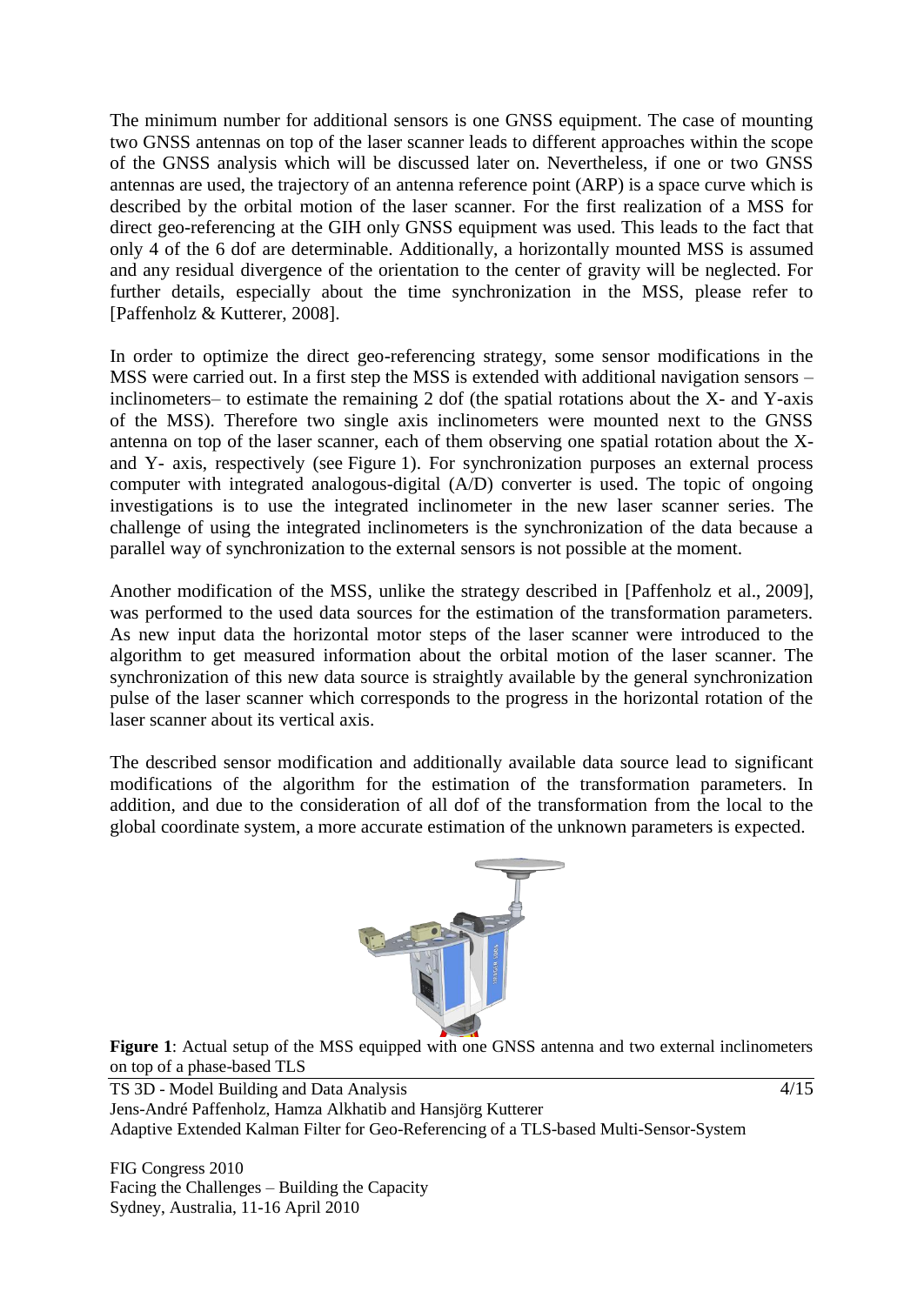### **2.2 Algorithm for estimation of the transformation parameters**

The estimation of the transformation parameters according to the first realization of the MSS, which was described in Section [2.1,](#page-2-1) is done in a two step model. First the 3D positions are projected onto a best-fitting plane and second a best-fitting circle is estimated through the projected positions. These two parameters estimations are computed by means of a leastsquares adjustment. Furthermore, in both steps an outlier detection algorithm is performed. In order to derive an azimuthal orientation for each scan line of the 3D laser scan as well as to estimate the position of the MSS, respectively, the space curve parameters (center point and radius), and the adjusted observations are required. For further details please refer to [Paffenholz & Kutterer, 2008]. The main disadvantage of the above described two step model is that the data acquisition must be finished before the processing steps can be preformed. In addition a setup of two separated adjustments with extra outlier detection is needed.

According to the sensor modifications in the MSS and the additionally available data sources, the estimation of all 6 dof of the transformation is possible. This leads to an anew developed analysis strategy with vital modifications of the parameters estimation algorithm. The new algorithm was developed in a closed form on basis of a Kalman filter (KF), which determines the required transformation parameters as an output. This algorithm based on KF resolved the above mentioned drawbacks. On the one side the KF allows a real-time processing. On the other side the parameter estimation will be more robust against outlier. The main aim of a KF is the optimal combination of a given physical information for a system and external observations of its state. In comparison with the algorithm described in [Paffenholz et al., 2009], the filter setup was modified and optimized on the basis of the first experiences with the anew analysis strategy. This will be discussed in detail in Section [4.](#page-10-0)

The modeling of trajectories of moving vehicles –the static MSS can be understood as moving vehicle due to the orbital motion of the TLS– often leads to nonlinearities in the system equations of the KF. For example, [Aussems, 1999] describes the trajectory of a vehicle with a refined model of consecutive arcs. This model is comparable to the model for the orbital motion of the TLS, refer to Section [3.1.](#page-7-1) In both cases the functional relationship between the vehicle as well as the MSS coordinates and the other state parameters is nonlinear [Simon, 2006]. However, the state estimation within a KF is optimal only in case of linear state space systems. The extended Kalman filter (EKF) has a reputation for solving nonlinearities in the system and measurement equations. Further details about the EKF, which is based on an approximation of the nonlinear functions by a Taylor series expansion, can be found in, e.g., [Simon, 2006]. The EKF to estimate the transformation parameters of the MSS is additionally supplemented with adaptive parameters. These parameters are time invariant, system specific parameters with well known initial values. The adaption with additional parameters in the dynamic model might improve the filtering and brings the model closer to reality [Eichhorn, 2007]. However, the EKF with adaptive parameters (AEKF) is well known in common literature as dual estimation, e.g., [Nelson, 2000].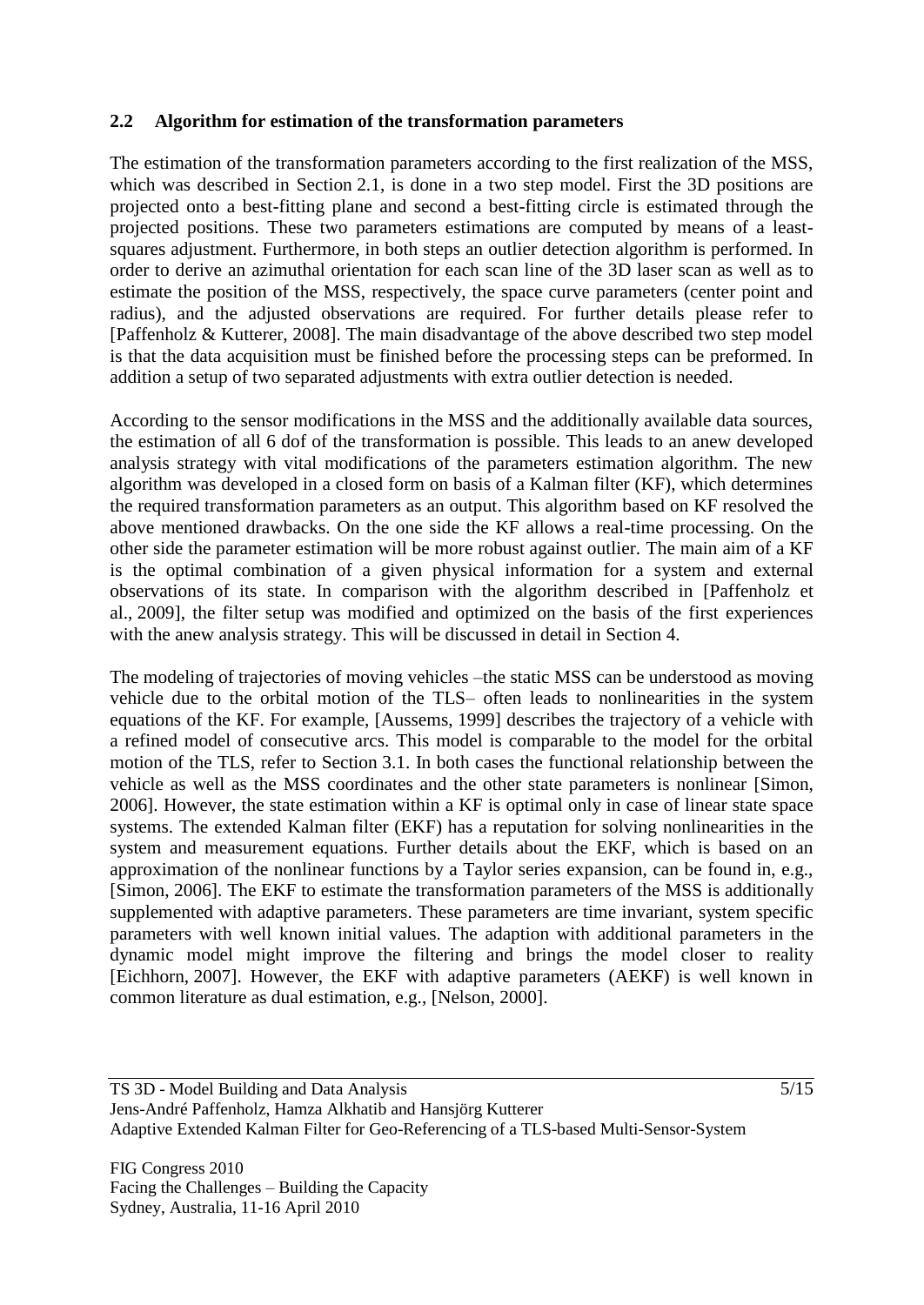

Figure 2: Schematic overview of the present strategy from the data acquisition to the estimation of the transformation parameters

 $\sqrt{6/15}$ 

TS 3D - Model Building and Data Analysis Jens-André Paffenholz, Hamza Alkhatib and Hansjörg Kutterer Adaptive Extended Kalman Filter for Geo-Referencing of a TLS-based Multi-Sensor-System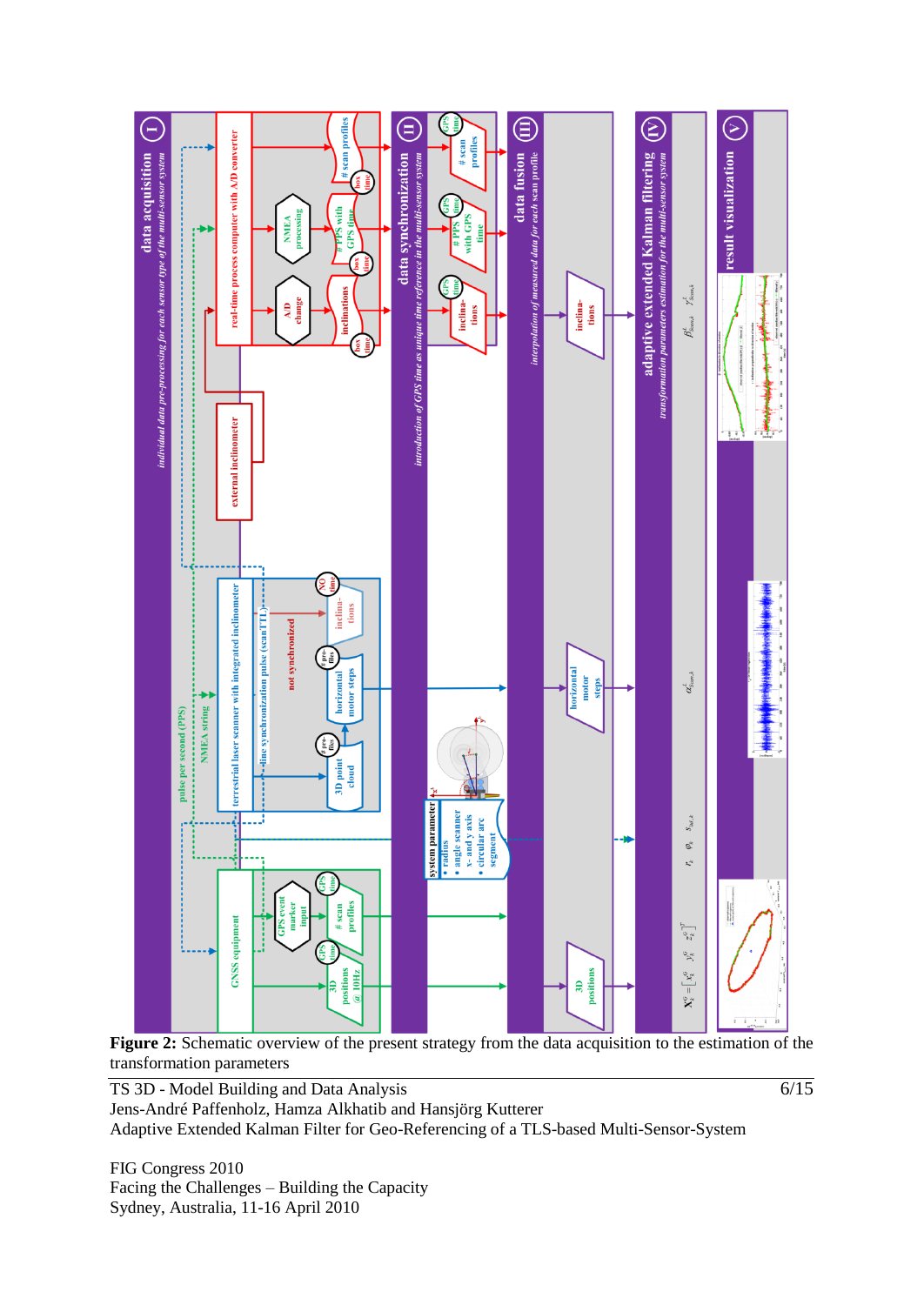### <span id="page-6-0"></span>**2.3 Schematic overview of the present strategy**

In Figure 2 a schematic overview of the present strategy from the data acquisition to the estimation of the transformation parameters is given. In order to simplify the complex strategy the whole procedure is structured into five parts:

In part I the data acquisition of the MSS is summarized. The four sensor types are the GNSS equipment in green, the terrestrial laser scanner with integrated inclinometer in blue, the external inclinometer in red, and the real-time process computer with A/D converter also in red. For each sensor type an individual pre-processing is performed. For the GNSS equipment the analysis is performed by commercial software, e.g., Wa1 by Lambert Wanninger or Geonap by  $\text{Geo}_{++}^{\circledast}$ . The line synchronization pulses of the laser scanner, registered with the event marker input, are analyzed with respect to data gaps. The time stamp of the data is already the MSS unique GPS time reference. For the TLS the raw values of the horizontal motor steps are extracted from the stored 3D point cloud. They correspond to the number of 2D profiles within the 3D point cloud as well as to the number of line synchronization pulses. It is also possible to get an on-the-fly access to the horizontal motor steps, which will be realized in the ongoing work. The registered inclinations from the integrated sensor are not processed because of the missing synchronization possibility as already described before. The analogous data stream of the external inclinometers adapted on the laser scanner is processed by the A/D converter of the real-time process computer. All incoming data streams to the realtime process computer are marked with an internal time stamp of the process computer. Besides the inclinations the pulse per second (PPS) signal and a National Marine Electronics Association (NMEA) string, containing the UTC time information of the GNSS receiver, as well as the line synchronization pulses are the input data of the real-time process computer. The data delivered by the GNSS receiver is pre-processed in a way that for each PPS the corresponding GPS time stamp is generated by the UTC information extracted from the NMEA string. The line synchronization pulses are registered twice, once by the GNSS receiver (event marker input) and once by the real-time process computer. The data stored by the GNSS receiver is used for the further data processing and the other data source is used as backup.

In part II the required data synchronization of the MSS is described. As unique time reference for the MSS the GPS time is set. Therefore, the data which is not related to the time reference by a GPS time stamp has to be synchronized. This fact is true for all data streams of the real-time process computer, which are marked with an internal time stamp. The connection between the internal time stamp and the GPS time is established by the data stream of the GNSS receiver. Hence the introduction of the required GPS time stamp for the inclinations as well as for the registered line synchronization pulses (# of scan profiles) is possible.

Up to part III all data sources are marked with the GPS time stamp. In this data fusion step for each 2D profile of the 3D point cloud the corresponding 3D position of the ARP as well as inclination has to be determined. Therefore, the data is interpolated with respect to the time stamp of each 2D profile.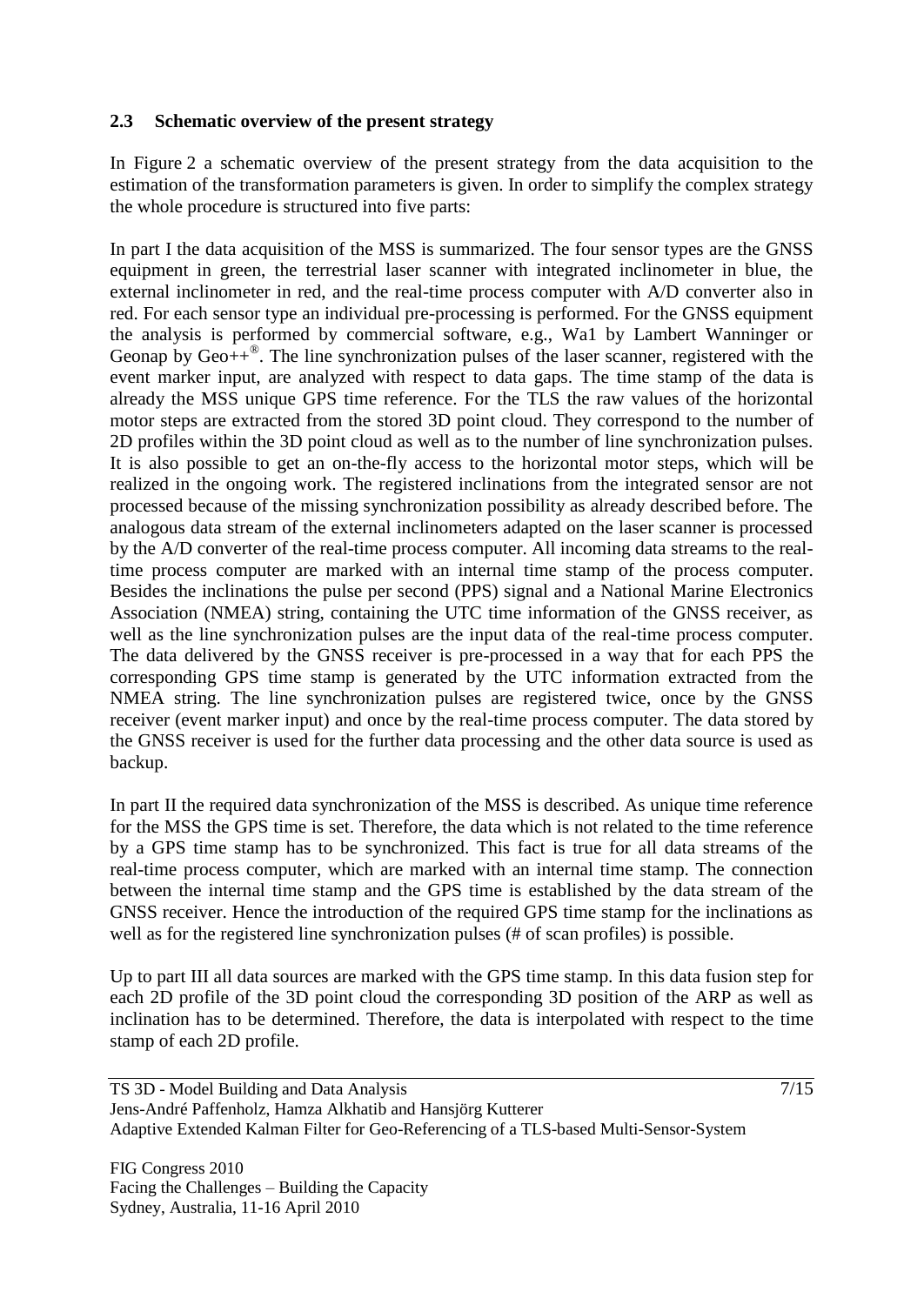In part IV the core issue of the data analysis is realized. By an AEKF the estimation of the transformation parameters is performed. Besides the already mentioned observations, three system parameters are integrated into the AEKF as adaptive parameters. These time invariant parameters are determined in an independent procedure with high accuracy by a laser tracker. As mentioned before the integration of adaptive parameters in the dynamic model may improve the filtering and brings the model closer to reality. More details about the modeling of the motion of the MSS, the system equations elements, and the measurement model are given in Section [3.](#page-7-0) The achieved results are discussed in Section [4.](#page-10-0)

At the current step of the research work part V shows the state parameters estimated by the AEKF as interim result. For the ongoing work in part V the final transformation of the whole 3D point cloud, from the local sensor-defined to a global coordinate system, will be performed.

## <span id="page-7-0"></span>**3. AEKF FOR DIRECT GEO-REFERENCING OF A TLS-BASED MSS**

In Section [2](#page-2-0) the strategy for the direct geo-referencing of a TLS-based MSS was introduced. This section deals with the algorithm for the estimation of the transformation parameters, which is performed within an AEKF. The idea behind the EKF as well as the background of the integration of adaptive parameters was briefly described in Section [2.2.](#page-3-0) In the following the modeling of the motion of the MSS and the measurement model will be outlined. The discussion will be focused on the modifications with respect to [Paffenholz et al., 2009].

## <span id="page-7-1"></span>**3.1 Modeling of the motion of the MSS**

The trajectory of the MSS in 3D space can be parameterized by a circle in 3D space. In comparison to the general trajectory state estimation in engineering geodesy, e.g., [Aussems, 1999], this parameterization is possible due to the orbital motion of the ARP. This orbital motion is caused by the constant rotation of the laser scanner about its vertical axis and the fixed adaption of the GNSS antenna on top of the laser scanner.

The modeling of the motion of the MSS starts with a local sensor-fixed coordinate system with the upper index L (see Figure 3, in red), which is defined by the X- and Y-axis of the laser scanner. In general there will be a residual divergence of the orientation to the center of gravity, which leads to the coordinate system with the upper index L' (see Figure 3, in blue). In order to describe the plane motion of the ARP with respect to the coordinate system L, the residual spatial rotations about the X-axis β –in the scan direction– and about the Y-axis  $\gamma$  -perpendicular to the scan direction– have to be considered. These two residual spatial rotations or inclinations are introduced apart from the global position of the ARP  $\mathbf{X}^G = \begin{bmatrix} x^G & y^G & z^G \end{bmatrix}^T$  and the local orientation  $\alpha_{\text{Scan}}^L$  as state parameters in the AEKF. Figure 4 shows the plane motion of the ARP which is described by the system parameters radius  $r$  and circular arc segment  $s_{t_{td}}$ . Next to the radius and circular arc segment the angle between X- and Y-axis  $\varphi$  is introduced as adaptive parameter in the AEKF. These three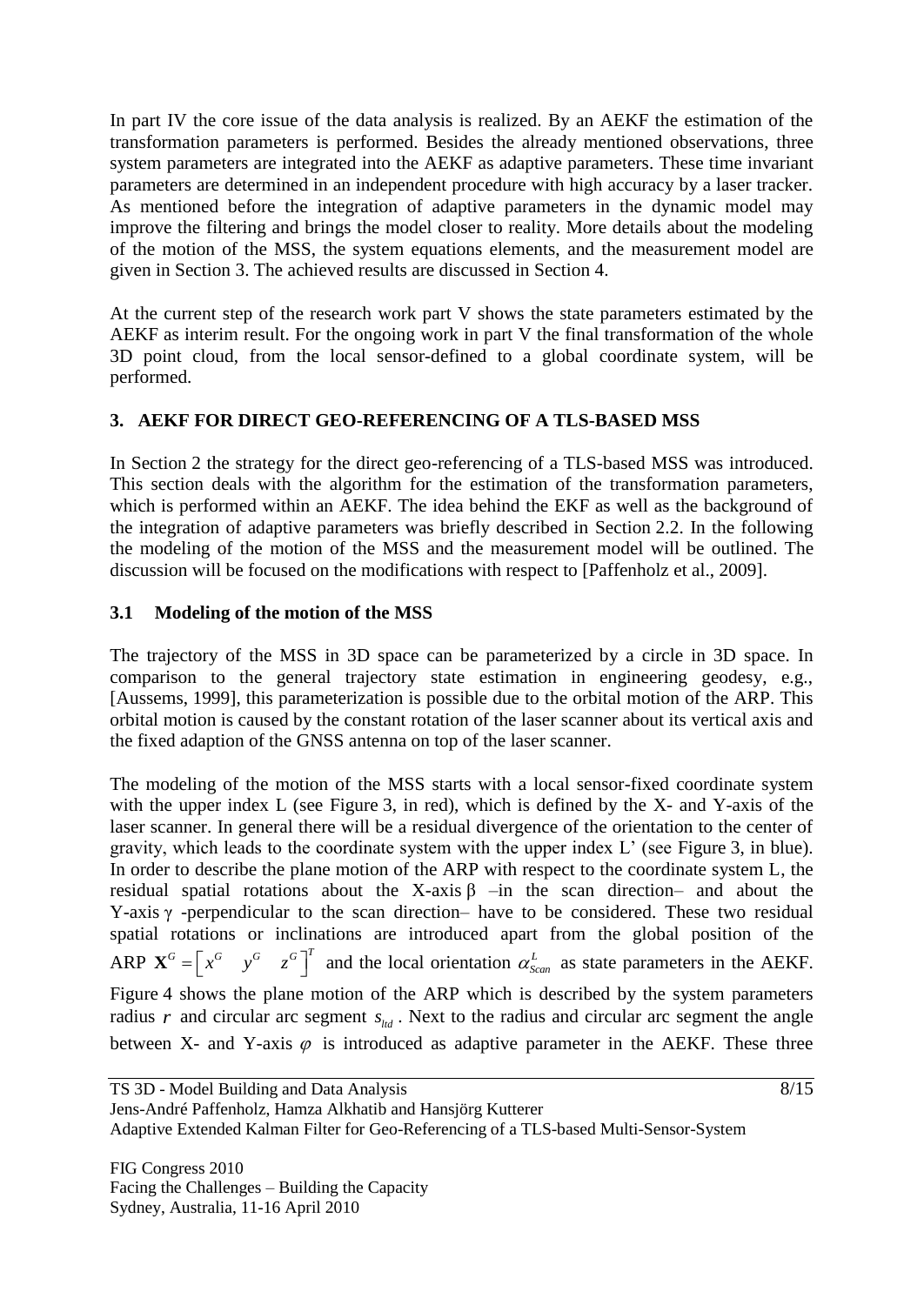system parameters are determined in a system calibration procedure for the MSS by laser tracker measurements.



**Figure 3:** Side view of the plane motion of the ARP and residual divergences  $\beta$  and  $\gamma$  of the orientation to the center of gravity



**Figure 4:** Top view of the plane motion of the ARP and system parameters  $\varphi$ ,  $r$ ,  $s_{\text{t}d}$ (adaptive parameters in the AEKF)

The local plane motion of the ARP, modeled by the state parameters  $\beta$  and  $\gamma$  and the adaptive parameters  $r$  and  $s_{ld}$  for an epoch  $k$ , is described as:<br>  $\mathbf{X}_{k+1}^{L} = \begin{bmatrix} x_{k+1}^{L} & y_{k+1}^{L} & z_{k+1}^{L} \end{bmatrix}^{T}$ parameters *r* and *s*<sub> $\sum_{k+1}^{L} = \begin{bmatrix} x_{k+1}^{L} & y_{k+1}^{L} & z_{k+1}^{L} \end{bmatrix}$ </sub>

adaptive parameters *r* and 
$$
s_{\text{1nd}}
$$
 for an epoch *k*, is described as:  
\n
$$
\mathbf{X}_{k+1}^{L} = \begin{bmatrix} x_{k+1}^{L} & y_{k+1}^{L} & z_{k+1}^{L} \end{bmatrix}^{T}
$$
\n
$$
= \begin{bmatrix} r_{k} \cdot \cos(\gamma_{scan,k}^{L}) \cdot \sin(\frac{s_{\text{1nd},k}}{r_{k}}) & r_{k} \cdot \cos(\gamma_{scan,k}^{L}) \cdot \cos(\frac{s_{\text{1nd},k}}{r_{k}}) & s_{\text{1nd},k} \cdot \sin(\beta_{scan,k}^{L}) \end{bmatrix}^{T}.
$$
\nThe expression of the orientation change of the APP between two epochs is expressed by the

The expression of the orientation change of the ARP between two epochs is expressed by the circular arc segment divided by the radius. This is in contrast to the former approach described in [Paffenholz et al., 2009], where the orientation change was expressed by the velocity v and the time interval  $\Delta t$  divided by the radius r. This parameterization is not suitable because the velocity parameter  $\nu$  is due to the non-accelerated motion of the MSS not reliably measureable. To avoid the use of pseudo-observations for the velocity parameter, like in the former approach, the orientation change will be expressed by the circular arc segment as already mentioned above.

For the description of the local plane motion of the ARP from one epoch to the next epoch the scanner origin has to be taken in account. Therefore the translation between the actual ARP position and the scanner origin is expressed by:<br>  $\mathbf{X}_{ScanN,k}^{GNSS} = \begin{bmatrix} -r_k \cdot \cos(\varphi_k) & r_k \cdot \sin(\varphi_k) & h^{ARP} \end{bmatrix}$ 

origin is expressed by:  
\n
$$
\mathbf{X}_{ScanN,k}^{GNSS} = \begin{bmatrix} -r_k \cdot \cos(\varphi_k) & r_k \cdot \sin(\varphi_k) & h^{ARP} \end{bmatrix}^T.
$$
\n(2)

These translations in X- and Y-axis are given by the adaptive parameters radius and angle between the X- (scan direction) and Y-axis (in direction to the mounted GNSS antenna) (see Figure 4). The value for the angle  $\varphi$  depends on the antenna position on the scanner –positive Y-axis as shown in Figure 3 or negative Y-axis- and is nearly 100 *gon* or 300 *gon*, respectively. The translation in z-axis  $h^{ARP}$  is given by the antenna height which can already be considered in the GNSS analysis and has then to be set to zero.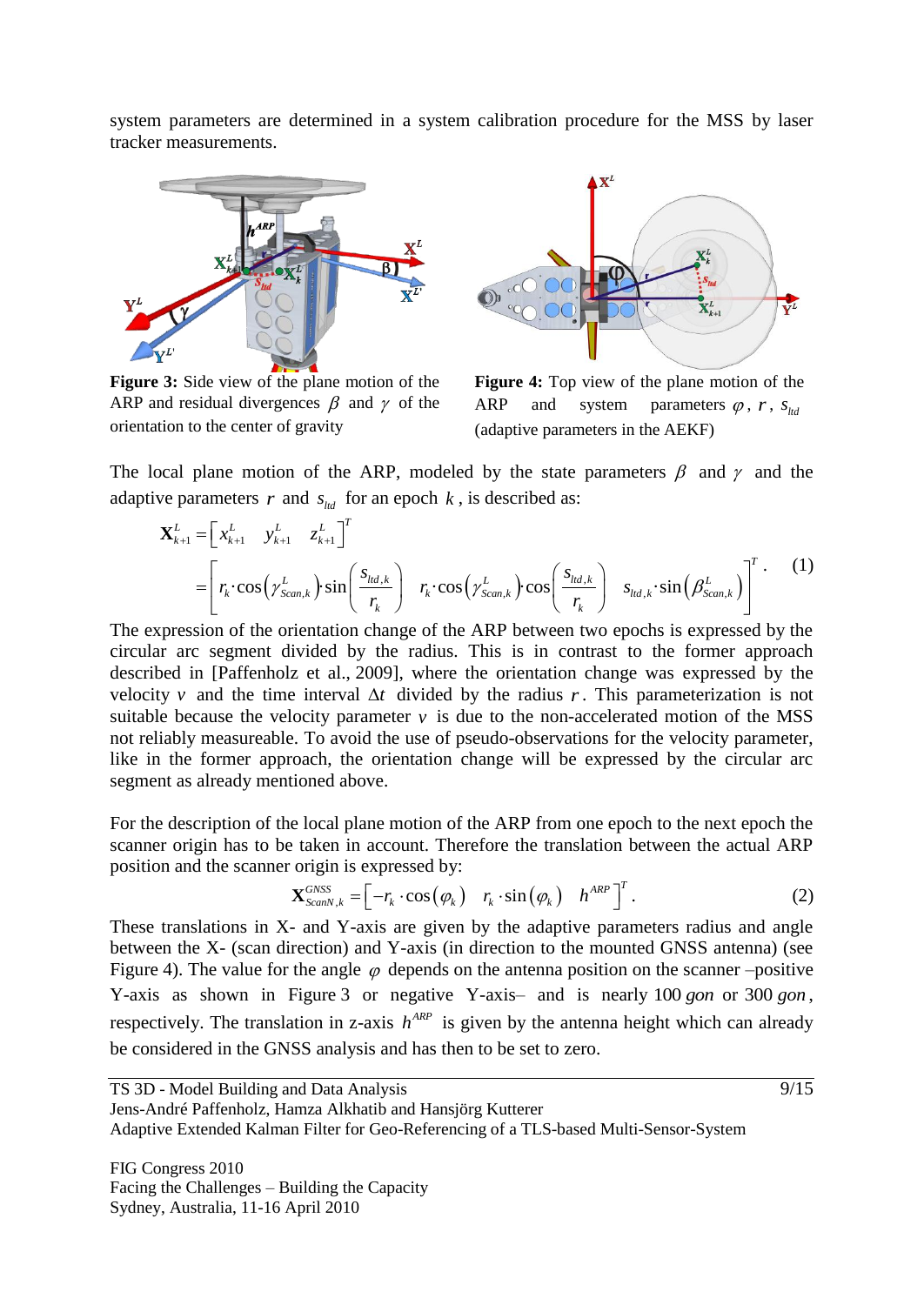To finish the local plane motion description of the ARP, the local orientation  $\alpha_{Scan,k+1}^L$ , which

is updated by  $\alpha_{\text{Scan},k+1}^L = \alpha_{\text{Scan},k}^L + \frac{S_{\text{ld},k}}{r_k}$ *s*  $\alpha_{\textit{Scan},k+1}^L = \alpha_{\textit{Scan},k}^L + \frac{S_{\textit{hd},k}}{r_k}$ , has to be regarded:

$$
\Delta \mathbf{X}_{k+1}^{L} = \mathbf{R}_{ScanN}^{L} \left( \alpha_{Scan,k}^{L} \right) \left[ \mathbf{X}_{k+1}^{L} - \mathbf{X}_{ScanN,k}^{GNSS} \right]. \tag{3}
$$

The transformation of the local plane motion given in equation (3) is the last step in modeling of the motion of the ARP in the local coordinate system besides the consideration of the ARP position in the epoch *k* :

$$
\mathbf{X}_{k+1}^G = \mathbf{X}_k^G + \mathbf{R}_{\alpha^G}^G(\lambda, \phi) \cdot \mathbf{R}_L^{\alpha^G}(\alpha^G) \cdot \Delta \mathbf{X}_{k+1}^L,
$$
\n(4)

whereby  $\mathbf{R}_{L}^{\alpha^{G}}(\alpha^{G})$  $\mathbf{R}_{L}^{\alpha}$  ( $\alpha^{G}$ ) defines the global azimuthal orientation and  $\mathbf{R}_{\alpha}^{G}(\lambda,\phi)$  describes the transformation from the local to the global coordinate system. The value for the initial global azimuthal orientation  $\alpha^G$ , the longitude  $\lambda$ , and latitude  $\phi$  of the MSS are calculated as mean values of all trajectory points.

values of all trajectory points.  
We can conclude that the state vector 
$$
\mathbf{X}_k
$$
 is given as follows:  

$$
\mathbf{X}_k = \begin{bmatrix} \mathbf{x}_{s,k} & | & \mathbf{x}_{a,k} \end{bmatrix}^T = \begin{bmatrix} \mathbf{X}_k^G & \alpha_{\text{Scan},k}^L & \beta_{\text{Scan},k}^L & \gamma_{\text{Scan},k}^L & | & r_k & \varphi_k & s_{\text{hd},k} \end{bmatrix}^T
$$
(5)

with  $\mathbf{x}_{g,k}$  the general state vector and  $\mathbf{x}_{a,k}$  the adaptive state vector.

#### **3.2 Measurement model**

Observation data from the GNSS equipment and the inclinometers are instantly available, for each epoch. The horizontal motor steps of the laser scanner are indirectly derivable by an extraction procedure from the 3D point cloud. However, this represents no restriction about the current strategy since in general it is possible to get an on-the-fly access to the current -fly access to the c<br>asurement equation<br> $\begin{bmatrix} x_{k+1}^G \end{bmatrix}$ 

horizontal motor step during the scanning process. The linearized measurement equations are:  
\n
$$
\begin{bmatrix}\n-\frac{C}{k+1} \\
-\frac{C}{k+1} \\
-\frac{C}{k+1} \\
-\frac{C}{k+1} \\
\frac{C}{k} \\
\frac{C}{k+1} \\
\frac{C}{k} \\
\frac{C}{k+1} \\
\frac{D}{k} \\
\frac{D}{k} \\
\frac{D}{k} \\
\frac{E}{k+1} \\
\frac{E}{k} \\
\frac{E}{k+1} \\
\frac{E}{k} \\
\frac{E}{k} \\
\frac{E}{k} \\
\frac{E}{k} \\
\frac{E}{k} \\
\frac{E}{k} \\
\frac{E}{k} \\
\frac{E}{k} \\
\frac{E}{k} \\
\frac{E}{k} \\
\frac{E}{k} \\
\frac{E}{k} \\
\frac{E}{k} \\
\frac{E}{k} \\
\frac{E}{k} \\
\frac{E}{k} \\
\frac{E}{k} \\
\frac{E}{k} \\
\frac{E}{k} \\
\frac{E}{k} \\
\frac{E}{k} \\
\frac{E}{k} \\
\frac{E}{k} \\
\frac{E}{k} \\
\frac{E}{k} \\
\frac{E}{k} \\
\frac{E}{k} \\
\frac{E}{k} \\
\frac{E}{k} \\
\frac{E}{k} \\
\frac{E}{k} \\
\frac{E}{k} \\
\frac{E}{k} \\
\frac{E}{k} \\
\frac{E}{k} \\
\frac{E}{k} \\
\frac{E}{k} \\
\frac{E}{k} \\
\frac{E}{k} \\
\frac{E}{k} \\
\frac{E}{k} \\
\frac{E}{k} \\
\frac{E}{k} \\
\frac{E}{k} \\
\frac{E}{k} \\
\frac{E}{k} \\
\frac{E}{k} \\
\frac{E}{k} \\
\frac{E}{k} \\
\frac{E}{k} \\
\frac{E}{k} \\
\frac{E}{k} \\
\frac{E}{k} \\
\frac{E}{k} \\
\frac{E}{k} \\
\frac{E}{k} \\
\frac{E}{k} \\
\frac{E}{k} \\
\frac{E}{k} \\
\frac{E}{k} \\
\frac{E}{k} \\
\frac{E}{k} \\
\frac{E}{k} \\
\frac{E}{k} \\
\frac{E}{k} \\
\frac{E}{k} \\
\frac{E}{k} \\
\frac{E}{k} \\
\frac{E}{k} \\
\frac{E}{k} \\
\frac{E}{k} \\
\frac{E}{k} \\
\frac{E}{k} \\
\frac{E}{k} \\
\frac{E}{k} \\
\frac{E}{k}
$$

where  $\overline{\mathbf{X}}^G = \begin{bmatrix} -G & -G & -G \\ x & y & z \end{bmatrix}^T$  is the observation vector of the GNSS position,  $\overline{\alpha}_s^L$  $\alpha_{\text{Scan}}$  is the value of the horizontal motor step of the laser scanner, and  $\overline{\beta}_{s_{can}}^L$  and  $\overline{\gamma}_s^L$  $\gamma_{Scan}$  are the measurements of the inclination sensors.

TS 3D - Model Building and Data Analysis

10/15

Jens-André Paffenholz, Hamza Alkhatib and Hansjörg Kutterer Adaptive Extended Kalman Filter for Geo-Referencing of a TLS-based Multi-Sensor-System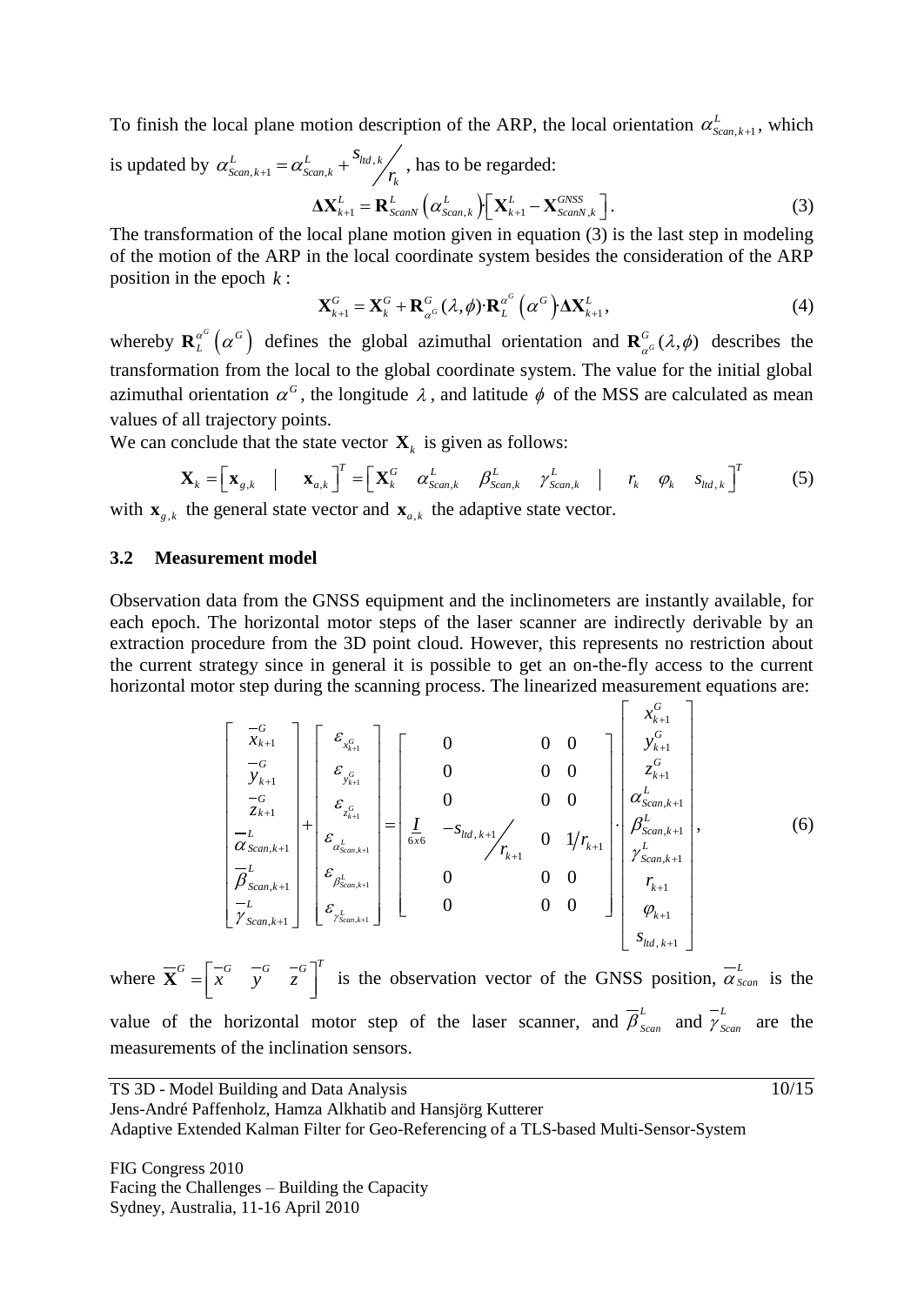## <span id="page-10-0"></span>**4. PRACTICAL INVESTIGATIONS OF THE ANEW DEVELOPED ALGORITHM**

This section treats the practical investigations of the anew developed algorithm and is structured into three parts. First, the observations strategy of the practical investigations is discussed. Second, a brief overview of the GNSS analysis is given. Third, an example dataset is studied. In contrast to the numerical investigations in [Paffenholz et al., 2009] the results of the practical measurements with the MSS setup in Figure 1 are discussed here. The measurements were performed in front of the GIH building using only one fixed station. The preliminary results of the TLS-based MSS, such as the state parameters, are discussed.

### **4.1 Observation strategy for the practical investigations**

In the present strategy only one GNSS equipment is used to observe the orbital motion of the MSS. The simultaneously captured data of all sensors, which were already described in Section [2.3,](#page-6-0) is the only environment-specific input data for the AEKF. The adaptive parameters are estimated in a calibration procedure under laboratory conditions with a laser tracker. The required values for the connection of the local and the global coordinate system are calculated by the kinematic GNSS observations. For the longitude and latitude this a feasible solution due to the huge number of 3D positions. The absolute orientation is also determinable in this way but the reliability of the result is not optimal. One can get results for a metric uncertainty caused by the global azimuth in a range of a few centimeters in a distance of about 35 m [Paffenholz & Kutterer, 2008].

In order to improve the result of the global azimuth, a modified observation strategy will be performed for the upcoming practical investigations. In other words, this means to realize initialization measurements before the further data acquisition will start, and to use two GNSS antennas on top of the laser scanner. Within the initialization measurements, rapid-static GNSS observations should be done only at a minor number of predefined positions. It is expected to derive a more reliable global azimuth information by these positions.

Another modification of the observation strategy affects the inclination information about the X- and Y-axis of the MSS. However, it could be an alternative way to get reliable inclinations to carry out also measurements with the inclinometers at a minor number of predefined positions. Afterwards a representative function for the inclination plane of the MSS can be derived, which can be used instead or parallel to the inclinometer measurements during the scanning process.

## **4.2 GNSS analysis strategy**

The kinematic GNSS analysis strategy depends on the number of used GNSS equipments (receiver and antenna) in the MSS. Each ARP describes a space curve due to the orbital motion of the laser scanner. The current setup of the MSS consists of one GNSS equipment which operates with a data acquisition rate of 10 Hz. If two GNSS equipments are used in the MSS, the GNSS analysis can be done in two different ways. One way is the calculation of one single baseline for each equipment. The combination of the two ARP trajectories has then to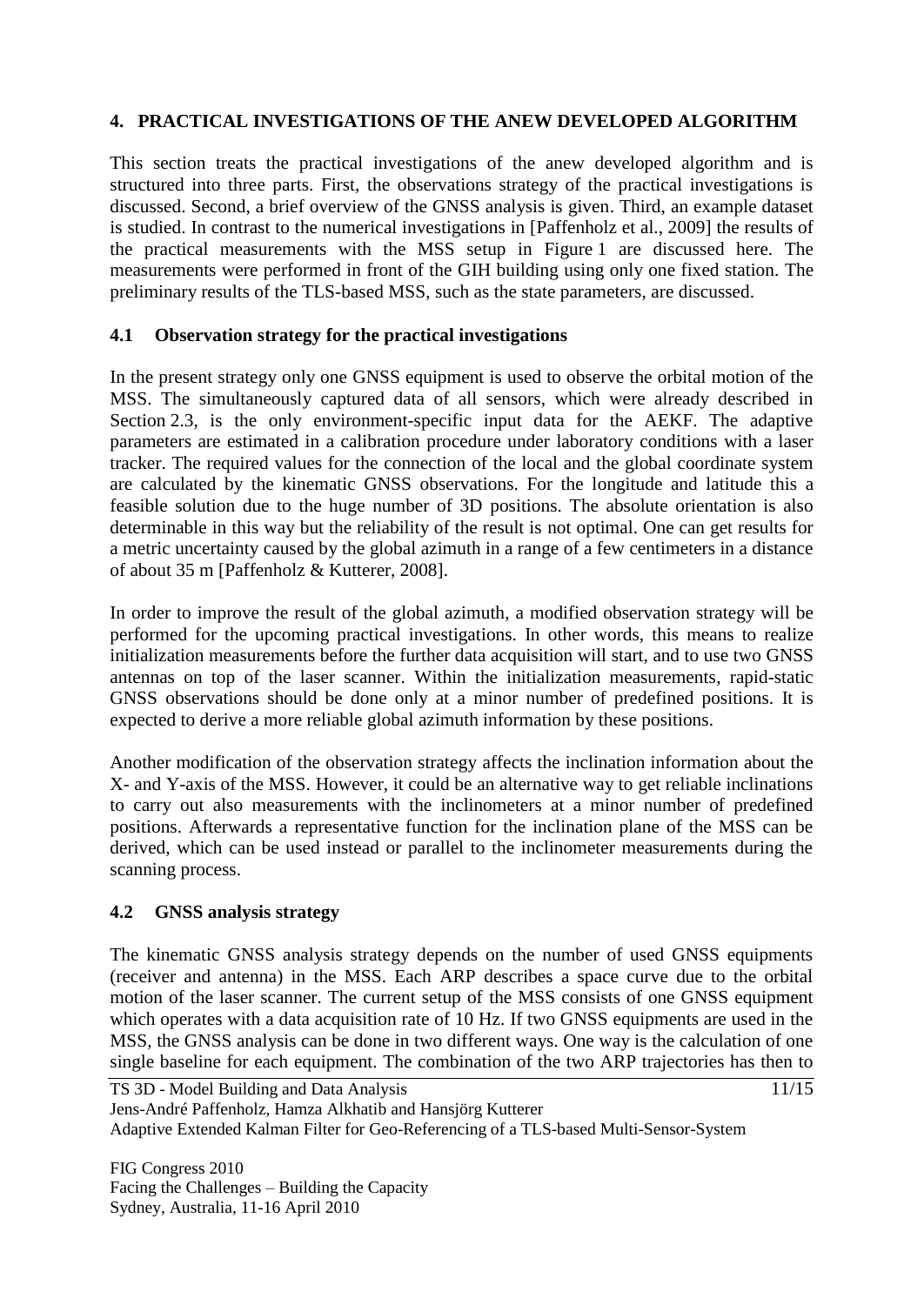be realized in the subsequent filter algorithm. The other way is the calculation of a relative baseline between the two GNSS antennas installed on top of the laser scanner. Within the filter algorithm there is no combination step necessary. Apart from the 3D positions of the ARP trajectory the corresponding variance-covariance matrices are regarded within the filter algorithm to derive the position and especially the orientation of the MSS.

For the kinematic GNSS data processing several approaches are possible. The common characteristic of all three approaches is the data post-processing. In addition a GNSS reference station is required to obtain precise 3D positions for the orbital motion of the ARP as well as for an additional transformation to a global coordinate system. Also a real-time processing would be possible. The consequence will be higher variances for the 3D positions. The three post-processing approaches differ with regard to the used GNSS reference station which could be: a) a commercially running reference station, e.g., of the *German reference station network SAPOS*, b) an own temporal reference station positioned on a physical point with known coordinates nearby the scanning scene, and c) a virtual reference station close to the scanning scene calculated by at least three reference stations of approach a).

### 4.2.1 Brief discussion of the error budget of the GNSS component

The 3D positions and their variances are of great importance for the quality of the position and orientation information of the MSS. On the one hand the error budget of the GNSS components in combination with the environment has to be considered. These are errors like near-field effects caused by the antenna adaption made of aluminum on the laser scanner or possibly multipath effects. Also the data acquisition principle within the MSS has to be considered with respect to the orbital motion of the laser scanner. This could affect another error caused by the alternating antenna orientation. Here a solution may be reached by the introduction of azimuthal dependent phase center variations. On the other hand the kinematic GNSS data processing itself has an effect on the quality of the 3D positions and on the derived position and orientation for the MSS.

## **4.3 Example dataset**

Figure 5 and Figure 6 present a subsample of the estimated state parameters by the AEKF, which was discussed in detail in Section [3.](#page-7-0) The elements of the matrix of process noise in the AEKF are rather pessimistic values mainly based on experiences with the different sensors and the first practical datasets. One main topic of the ongoing research work is to get a better understanding of the process noise and to perform a variance component estimation to improve the filtering results. For the data acquisition a phase-based laser scanner *Zoller+Fröhlich Imager 5006*, one *Trimble* GPS receiver *R5700* with *Geodetic Zephyr* antenna and two *Schaevitz LSOC-1°* inclinometers were used.

In Figure 5 the filter effect is clearly visible for the first three state parameters in an Earth Centered, Earth Fixed (ECEF) coordinate system. The blue triangle in the middle of the trajectory represents the center point of the filtered positions or translation vector of the MSS, respectively. In the upper part of Figure 6 the residuals obtained within a linear regression of the local orientation  $\alpha^L$  are shown. Due to the constant rotation of the TLS about its vertical

TS 3D - Model Building and Data Analysis Jens-André Paffenholz, Hamza Alkhatib and Hansjörg Kutterer Adaptive Extended Kalman Filter for Geo-Referencing of a TLS-based Multi-Sensor-System 12/15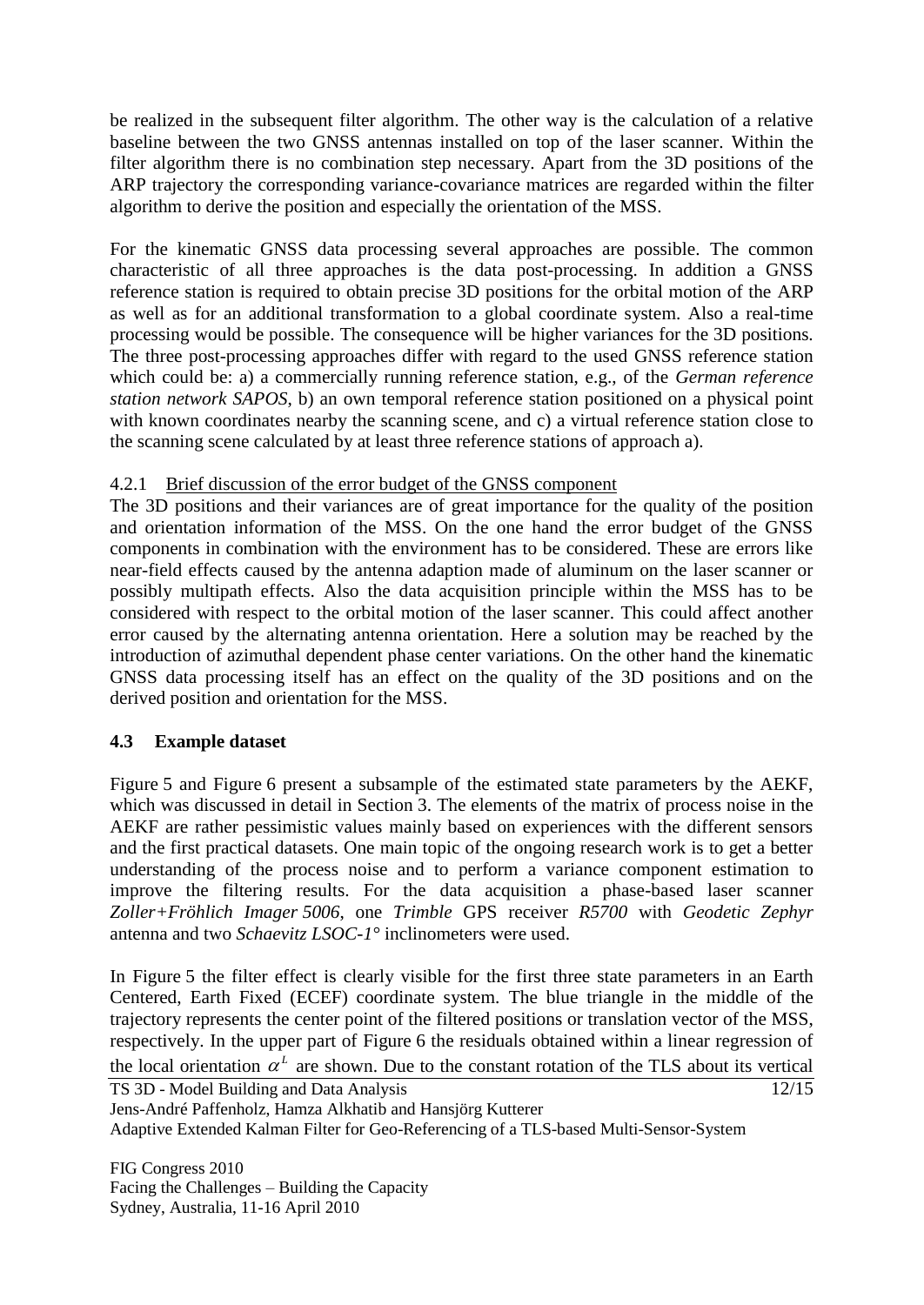axis, we expect a linear relationship between  $\alpha^L$  and time. Therefore, the residuals are quality indicators. The oscillations of the residuals as well as their quantity could be explained with the resolution of the horizontal motor. This will be investigated in the future. In the lower part the filter effect is clearly visible for the filtered inclinations. The jump in  $\beta^L$  at the time range  $500 - 600 s$  is interpreted as error due to the equipment, e.g., wiring, and not due to an incorrect filtering process. This error will not appear in another experiment. The higher noise level for  $\gamma^L$  can be explained due to experiences with the used sensor.



**Figure 5:** Observed and filtered trajectories of the ARP in an ECEF coordinate system



Figure 6: Upper part: residuals of the local orientation; lower part: observed and filtered inclinations

13/15 Table 1 shows a brief overview of the statistical values of the difference between filtered and observed state vector elements. Please note that for the ARP positions the Euclidean distance

TS 3D - Model Building and Data Analysis Jens-André Paffenholz, Hamza Alkhatib and Hansjörg Kutterer Adaptive Extended Kalman Filter for Geo-Referencing of a TLS-based Multi-Sensor-System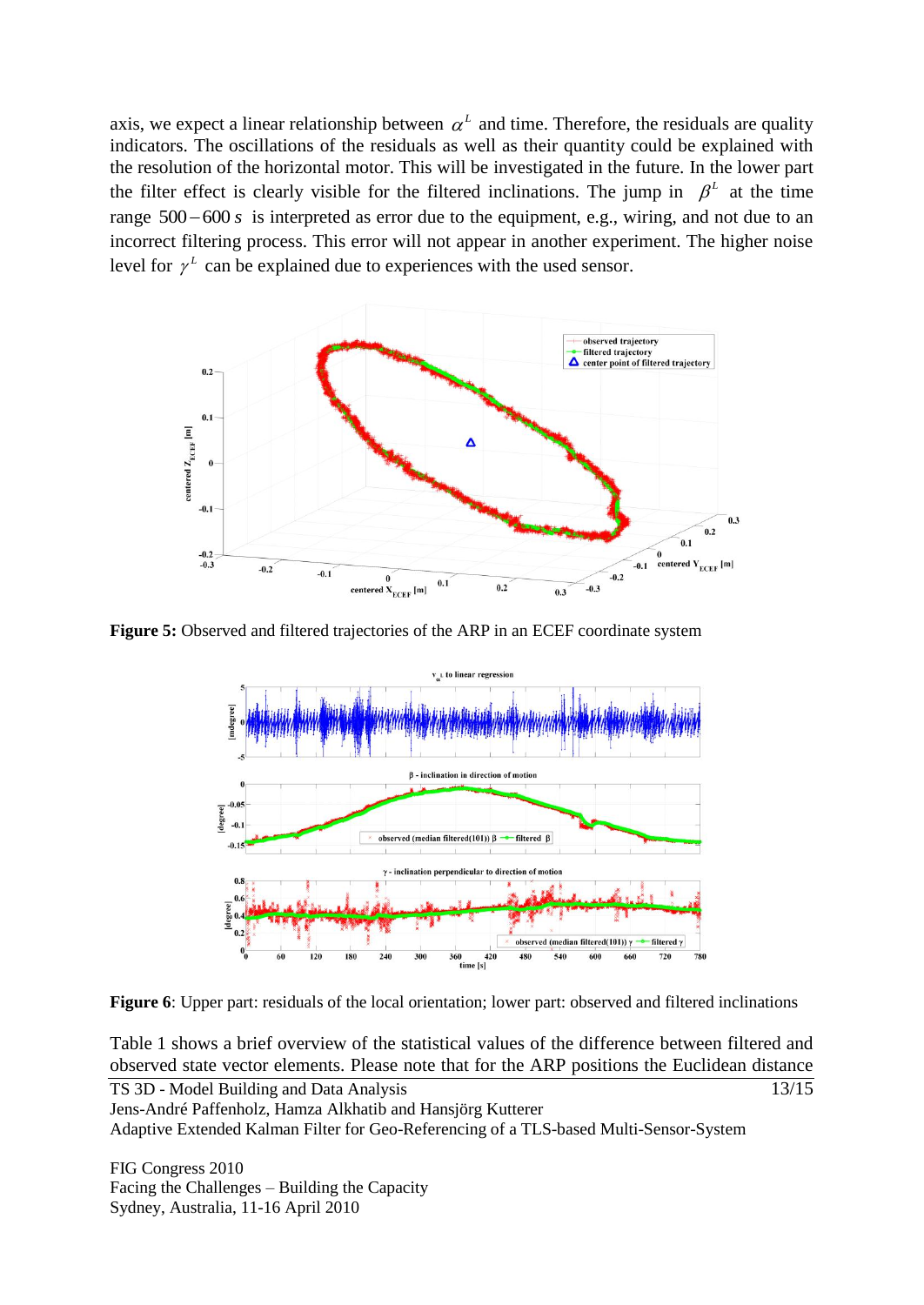is used as representative value to illustrate the filtering results in the 3D space, whereas for the other components the difference between the filtered and observed value is computed.

|      | $\left\Vert \mathbf{X}^{G}-\overline{\mathbf{X}}^{G}\right\Vert$ | $-\overline{\alpha}_{Scan}^{L}$<br>$\alpha_{\text{Scan}}^L$ | $\overline{\beta}_{Scan}^L$<br>$\beta_{\textit{Scan}}^{L}$ | $\gamma_{Scan}^L$<br>$v_{Scan}$ |
|------|------------------------------------------------------------------|-------------------------------------------------------------|------------------------------------------------------------|---------------------------------|
| min  | $0.1$ mm                                                         | $-0.0265$ °                                                 | $-0.0150$ °                                                | $-0.5286$ °                     |
| max  | $36.5 \, \text{mm}$                                              | 0.0219°                                                     | $0.0308$ °                                                 | 0.7439°                         |
| mean | $5.9 \, \text{mm}$                                               | $7.3 \cdot 10^{-7}$ °                                       | $-5.5 \cdot 10^{-6}$                                       | $-0.0069$ °                     |
| std  | $3.4 \, mm$                                                      | $0.0013^{\circ}$                                            | $0.0040^{\circ}$                                           | $0.0663$ °                      |

**Table 1:** Statistical values of the difference between the filtered and observed state vector

### <span id="page-13-0"></span>**5. CONCLUSIONS AND OUTLOOK**

This paper gives an overview about the anew algorithm for the estimation of the transformation parameters, which are required for the direct geo-referencing strategy of terrestrial laser scans at the GIH. It is based on an AEKF which was modified and optimized by contrast with the first approach. So no longer pseudo-observations are required. In addition the horizontal motor steps of the laser scanner were introduced as observation data to improve the filter. In the ongoing work about the current strategy there are future plans to realize the on-the-fly access and to avoid the workaround with the point cloud extraction procedure for the horizontal motor steps. One can sum up that the results of the anew algorithm show the potential of the strategy.

The topics of the ongoing research will be the performing of the complete geo-referencing procedure by the transformation of at least two laser scans of the same scene from different stations and a detailed analysis of the differences for homologous points in the laser scans. In order to get a better understanding of the process noise further investigations are needed, such as performing a variance component estimation. The improvement of the observation strategy with initialization measurements for the global azimuth as well as to obtain an inclination plane will also be a topic of the future work.

### **REFERENCES**

- Aussems, T. (1999): *Position estimation of land vehicles by means of Kalman filtering from satellites and combined navigation observations*. Publications of the Geodetic Institute of the Rheinisch-Westfälischen Technischen Hochschule Aachen, Nr. 55, 1999 (in German).
- Besl, P.J. & McKay, N.D. (1992): *A Method for Registration of 3-D Shapes*. IEEE Transactions on Pattern Analysis and Machine Intelligence. Vol. 14, No. 2, pp. 239-256.
- Eichhorn, A. (2007): *Analysis of dynamic deformation processes with adaptive KALMANfiltering*. Journal of Applied Geodesy Vol. 1, No. 1, 2007, pp. 9-15.
- Nelson, A. T. (2000): *Nonlinear Estimation and Modeling of Noisy Time-Series by Dual Kalman Filtering Methods*. PhD thesis, Oregon Graduate Institute, 2000.
- Paffenholz, J.-A., Alkhatib, H., Brieden, P. & Kutterer, H. (2009): *Optimized Direct Geo-Referencing Strategy for a TLS-based Multi-Sensor-System*. In: Grün, A. &

 $\frac{14}{15}$ 

TS 3D - Model Building and Data Analysis

Jens-André Paffenholz, Hamza Alkhatib and Hansjörg Kutterer

Adaptive Extended Kalman Filter for Geo-Referencing of a TLS-based Multi-Sensor-System